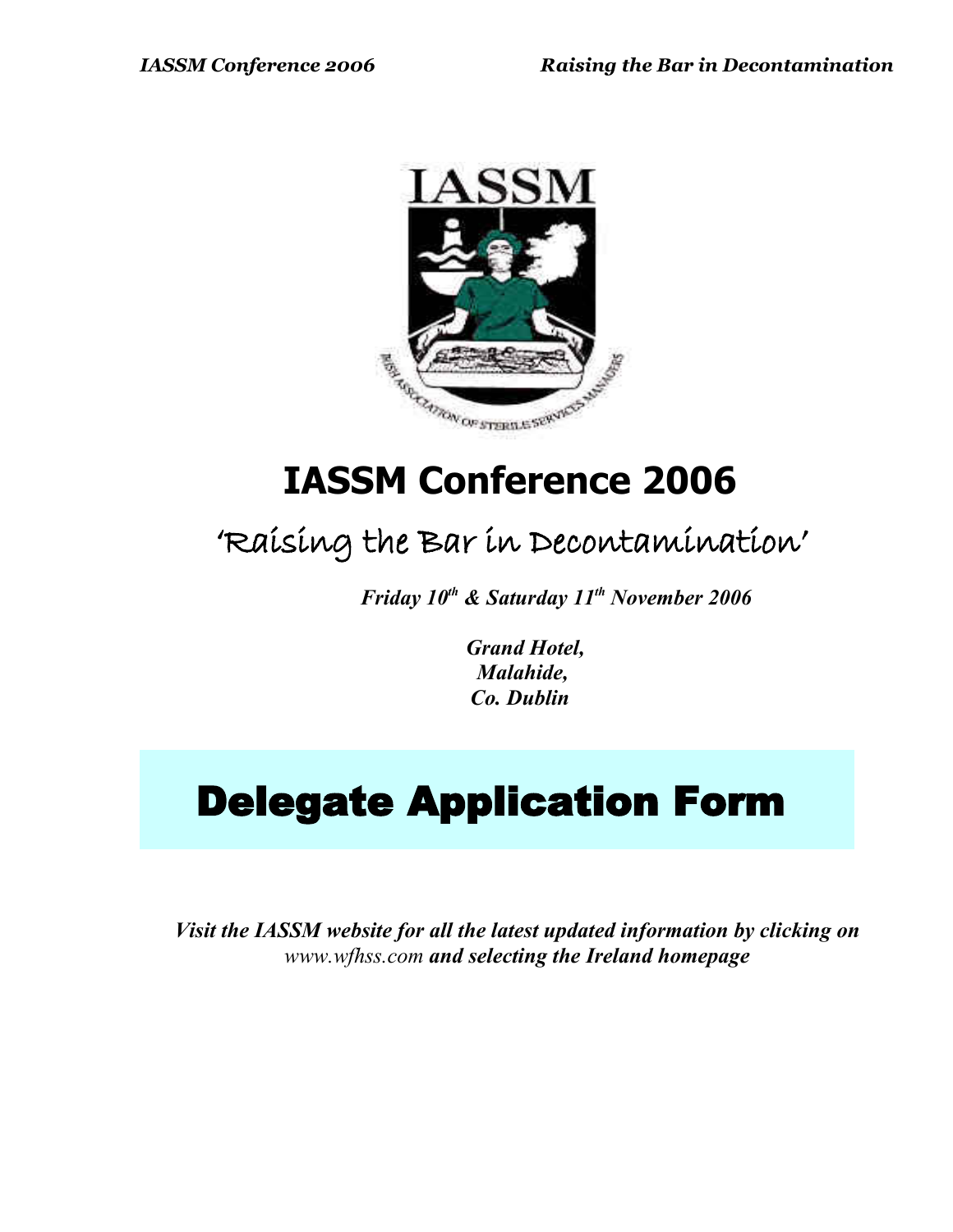

**How to register….**

- 1. Complete the form below and send with full payment in **cheque or postal** order only in Euros. Draft cheques will not be accepted. One application form per delegate.
- 2. Post to: Patricia Doheny, CSSD, St. Luke's Hospital, Kilkenny. Tel: 0567785404
- 3. Application forms received post closing date will not be registered.
	- 4. Application forms without payment will not be registered.
- 5. Conference invoices may be obtained from Patricia Doheny. Payment must be received prior to Friday 27<sup>th</sup> October 2006.

### **CLOSING DATE FOR RETURN OF APPLICATION FORMS IS…**

## **F RIDAY 27 TH OCTOBER 2006**

*INFORMATION APPLICATION DETAILS*

| <b>Costs</b>                         | 1. Personal Details                            |
|--------------------------------------|------------------------------------------------|
| <b>Members</b>                       |                                                |
| Friday<br><b>Saturday</b>            | Title(Mrs,/Ms/Mr) First Name Last Name         |
| €70<br>€50                           |                                                |
| <b>Non-members</b>                   |                                                |
| Friday<br><b>Saturday</b>            |                                                |
| €80<br>€60                           |                                                |
| <b>Dinner</b> (4 course meal)        |                                                |
|                                      |                                                |
| ONLY $E25pp$                         |                                                |
|                                      |                                                |
|                                      |                                                |
|                                      |                                                |
| <b>Conference Exhibitors</b>         |                                                |
|                                      | 1. Registration Details                        |
| There will be over 30                | Member  Non-member                             |
| of Ireland's Leading                 |                                                |
| <b>Exhibitors and Stands</b>         | I wish to register for                         |
| on view at this year's<br>Conference | Friday Conference only                         |
|                                      | Saturday Conference only                       |
|                                      |                                                |
| <b>Presentations</b>                 | Friday & Saturday Conference                   |
|                                      |                                                |
| National and international           | Dinner on Friday night                         |
| <b>Speakers will give their</b>      | Vegetarian meal                                |
| <b>Knowledge and views on</b>        |                                                |
| <b>Sterile service issues</b>        | TOTAL COSTS: $\epsilon$                        |
|                                      | I enclose payment to the IASSM for the sum of: |
|                                      |                                                |
|                                      |                                                |